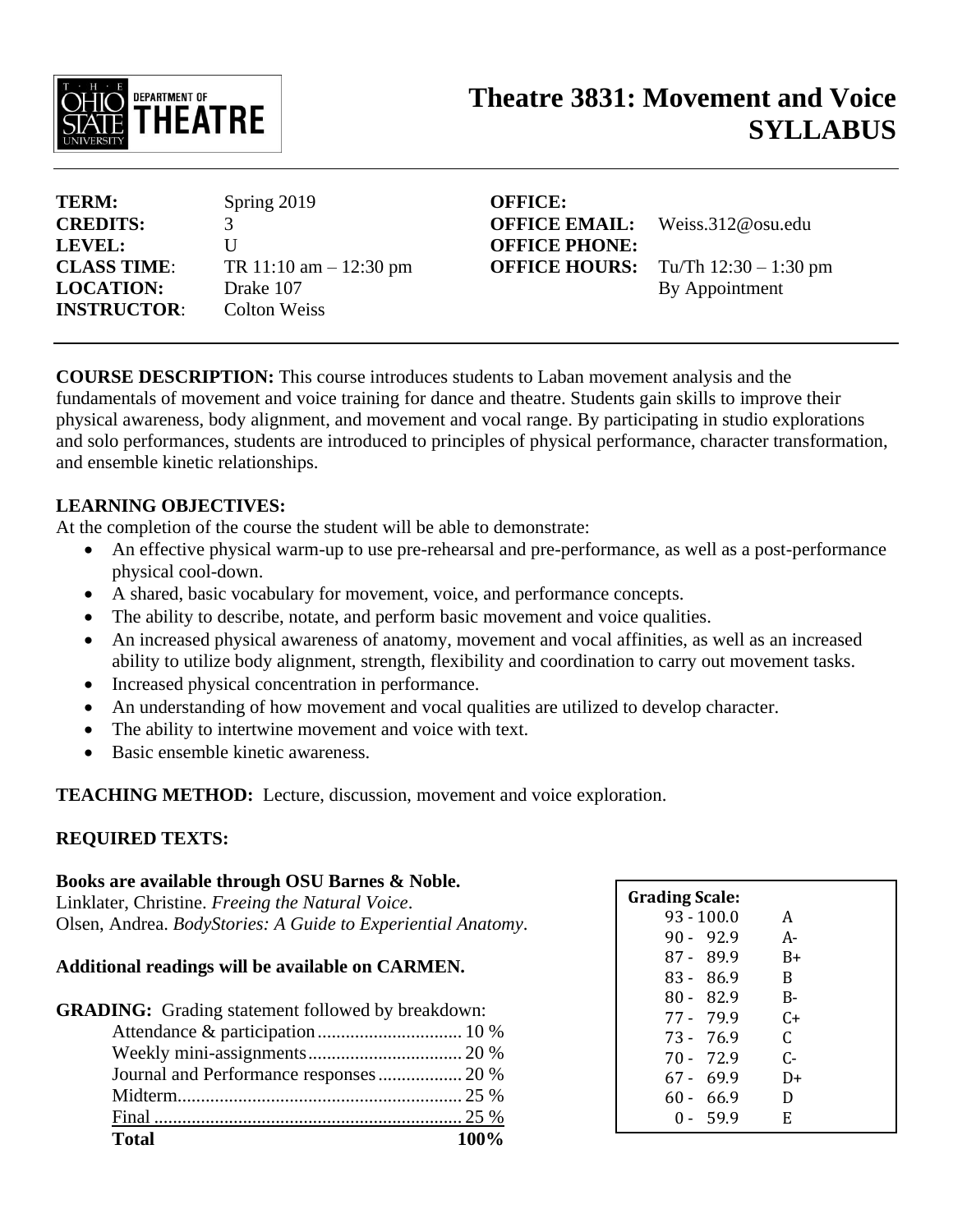#### **REQUIRED PERFORMANCE ATTENDANCE**

Attendance at two of the following performances is required for this course. A link to the performances will be posted on CARMEN. Please check the link for performance times, mark the dates in your calendar, and make advance arrangements for tickets. Tickets may be bought on the Wexner Center website or in the Wexner Center for the Arts lobby. Some tickets will also be available through the Theatre Dept. ticket office.

| <b>Date</b>           | <b>Performance/Event</b>    | Location                 |
|-----------------------|-----------------------------|--------------------------|
| <b>March 28-31</b>    | Hannah                      | Wexner Center, Black Box |
|                       |                             | on Mershon               |
| April 18-21           | The Symphonic Body/Food     | Wexner Center, Mershon   |
|                       |                             | Auditorium               |
| February 27 – March 7 | Her Naked Skin              | <b>Thurber Theatre</b>   |
| April $19-20$         | The Curious Incident of the | <b>Thurber Theatre</b>   |
|                       | Dog in the Night            |                          |

#### **ATTENDANCE AND CLASS PARTICIPATION**:

This is a studio class, dependent on your attendance and participation. You are allowed two (2) excused absences per semester. After those two (2) absences, each subsequent absence will drop your final grade by one point (A to A-).

Food, beverages, and gum are not allowed in the studio. Bring water bottles only. No street shoes are allowed in the studio. Cell phones must be silenced or turned off and kept in your bag or backpack. Students must come to each class prepared to work in clothes that allow full range of movement (i.e., sweats, dance/yoga pants, fitted dance/yoga shirt). Bring layers to keep your body warm during warm-up. Long hair needs to be pulled back. Students are expected to work barefoot.

#### **Class Expectations**

In class, I expect you to:

- Be on time, warmed up, and ready to move when class begins.
- Attend to movement explorations in class, as well as to explanations and analyses of specific concepts;
- Listen carefully and utilize recommendations for improvement to enhance your performance skills;
- Create, rehearse and polish movement material as quickly as you can through dedicated rehearsal sessions;
- Perform movement material and studies as accurately as possible during class showings;
- Complete all readings and assignments before the class in which they are due;
- Reflect in writing on your progress toward achieving the learning goals;
- Apply your knowledge of concepts from class through written critiques of live performances;
- Provide constructive, sensitive feedback to your peers following showings.

#### **REQUIRED ASSIGNMENTS:**

Unless stated otherwise, all written assignments must be typed (double-spaced, 12 point, Times New Roman, 1 inch margins). The papers will follow MLA style guidelines. Assignments will be collected at the beginning of the class in which they are due (**due dates are noted in the weekly schedule in bold**) and marked down one letter grade for each day they are late. If you do need to submit something late, notify me in writing before the due date. **Guidelines and grading rubrics for assignments will be provided on CARMEN.**

**Participation/Mini-Assignments:** Weekly performance assignments will be given in class. Students will be required to create movement or acting studies that demonstrate their understanding and explorations of the concepts and techniques covered in class. Students will be asked to use supportive and constructive criticism to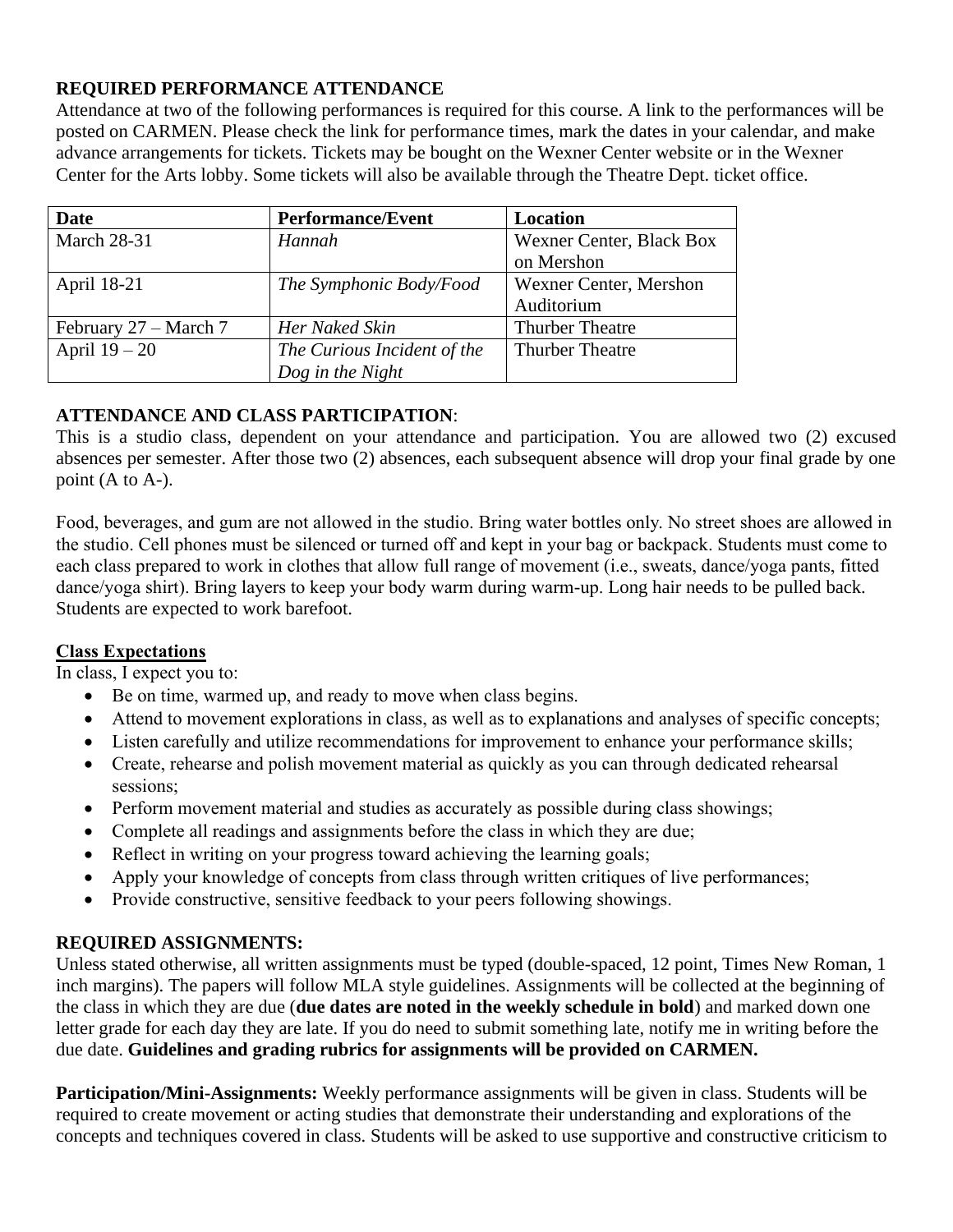respond to other students' performances in the class as well as analyze their own work. Occasionally these assignments may have a written component.

**Process Journal**: You are required to keep an ongoing process journal including reflections on your work in class; drawings and reflections on the exploratory exercises in the reading; responses to work in class, and selfassessments. You will need a 1-inch binder for your journal, so that you can add to it throughout the semester. Date all entries and organize the journal so that it is visually interesting and easy to read.

**Performance analysis papers:** You will write a 2-page response paper for each performance we see this semester. Your response paper will be included in the journal submission that follows the performance.

**Final:** You will present a 3-5 minute monologue pulled from an existing text, utilizing the concepts and techniques of movement and voice learned in this class. A copy of the monologue should be turned in to me for approval (see the class schedule for due date). You will have one preliminary showing before the final exam showing. Further guidelines will be provided in class.

### **ACADEMIC MISCONDUCT:**

It is the responsibility of the Committee on Academic Misconduct to investigate or establish procedures for the investigation of all reported cases of student academic misconduct. The term "academic misconduct" includes all forms of student academic misconduct wherever committed; illustrated by, but not limited to, cases of plagiarism and dishonest practices in connection with examinations. Instructors shall report all instances of alleged academic misconduct to the committee (Faculty Rule 3335-5-487). For additional information, see the Code of Student Conduct (http://studentaffairs.osu.edu/resources/).

**STUDENTS WITH DISABILITIES** that have been certified by the Office for Disability Services will be appropriately accommodated, and should inform the instructor as soon as possible of their needs. The Office for Disability Services is located in 098 Baker Hall, 113 W. 12<sup>th</sup> Ave.; telephone 292-3307; [http://www.ods.ohio-state.edu/.](http://www.ods.ohio-state.edu/)

| <b>SCHEDULE</b> | <b>DAYS</b>       | <b>IN CLASS</b>                      | <b>Readings/Assignments</b>     |
|-----------------|-------------------|--------------------------------------|---------------------------------|
| Week 1          | T, Jan 8          | Introduction                         |                                 |
|                 | <b>R</b> , Jan 10 | <b>Basic Concepts/Body Awareness</b> | Read: Olsen, 5-10.              |
| Week 2          | T, Jan 15         | Attitudes About the Body/Your        | Read: Olsen 11-14               |
|                 |                   | <b>Body Story</b>                    |                                 |
|                 | R, Jan 17         | Proprioception/Ensemble              | Read: Olsen 15 - 18             |
|                 |                   | Awareness                            |                                 |
| Week 3          | T, Jan 22         | The Cell/Ensemble Awareness          | Read: Olsen 19-22               |
|                 | R, Jan 24         | Evolutionary Story/Basic Laban       | Read: Olsen 23-26               |
|                 |                   | concepts                             |                                 |
| Week 4          | T. Jan 29         | Evolution to Standing/Spine/Flow     | Read: Olsen 27-30;              |
|                 |                   |                                      | Linklater Ch. 1                 |
|                 | R, Jan 31         | Bodymeasuring/Breath/Time            | Read: Olsen 31-34;              |
|                 |                   |                                      | Linklater Ch. 2                 |
|                 |                   |                                      | <b>Submit Journal in class.</b> |
| Week 5          | T, Feb 5          | Body Weights and                     | Read: Olsen 35-38;              |
|                 |                   | Alignment/Touch of                   | Linklater Ch. 3                 |
|                 |                   | Sound/Weight                         |                                 |
|                 | R, Feb 7          | Bones/Vibrations/Space               | Read Olsen 39-42;               |

**FOR YOUR SAFETY**, the OSU Safe-Ride service is available by dialing 292-3322.